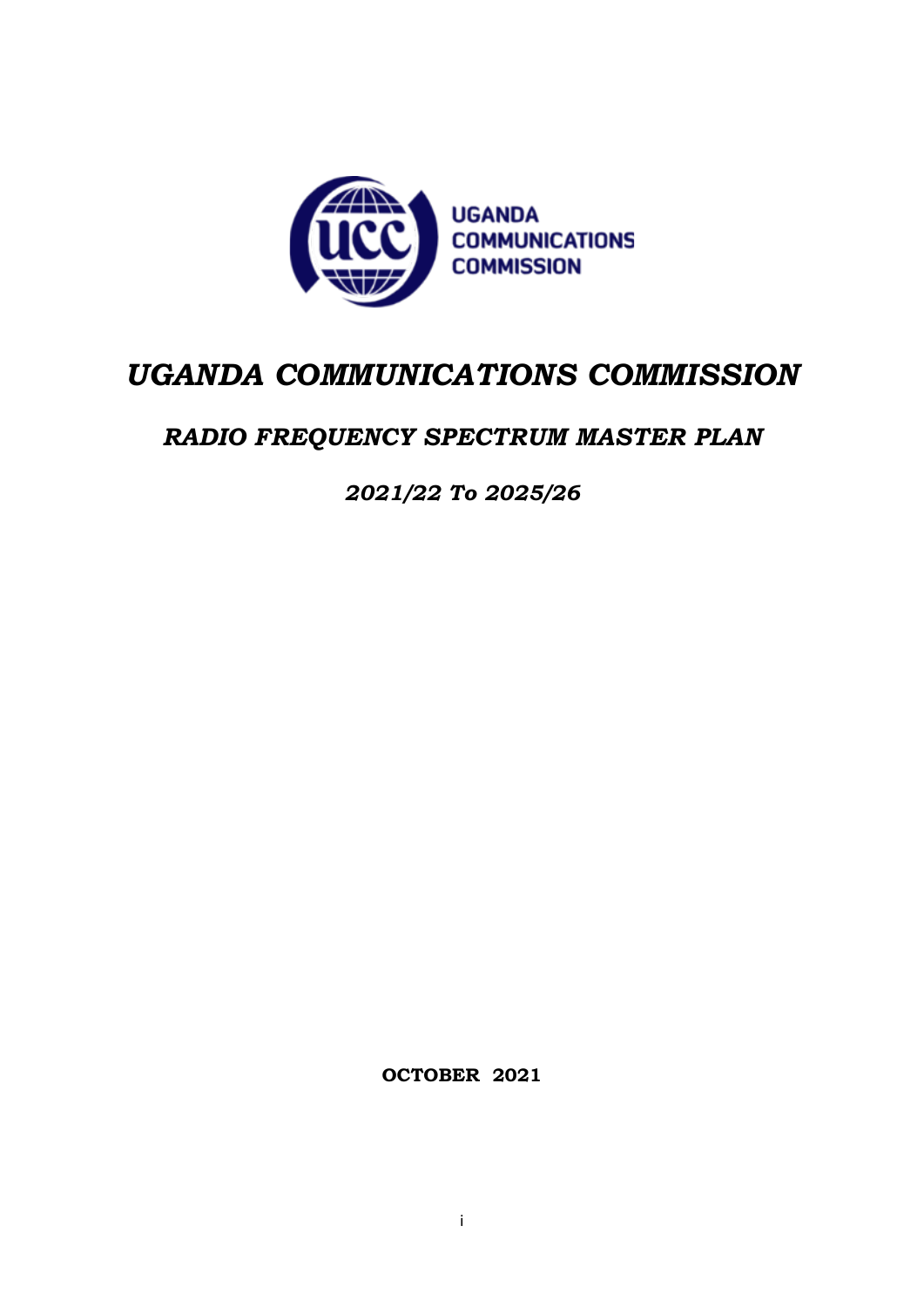# **Table of Contents**

| 3.             |  |
|----------------|--|
| 4.             |  |
| 5.             |  |
| б.             |  |
| $\mathbf{7}$ . |  |
| 8.             |  |
| 9.             |  |
|                |  |
|                |  |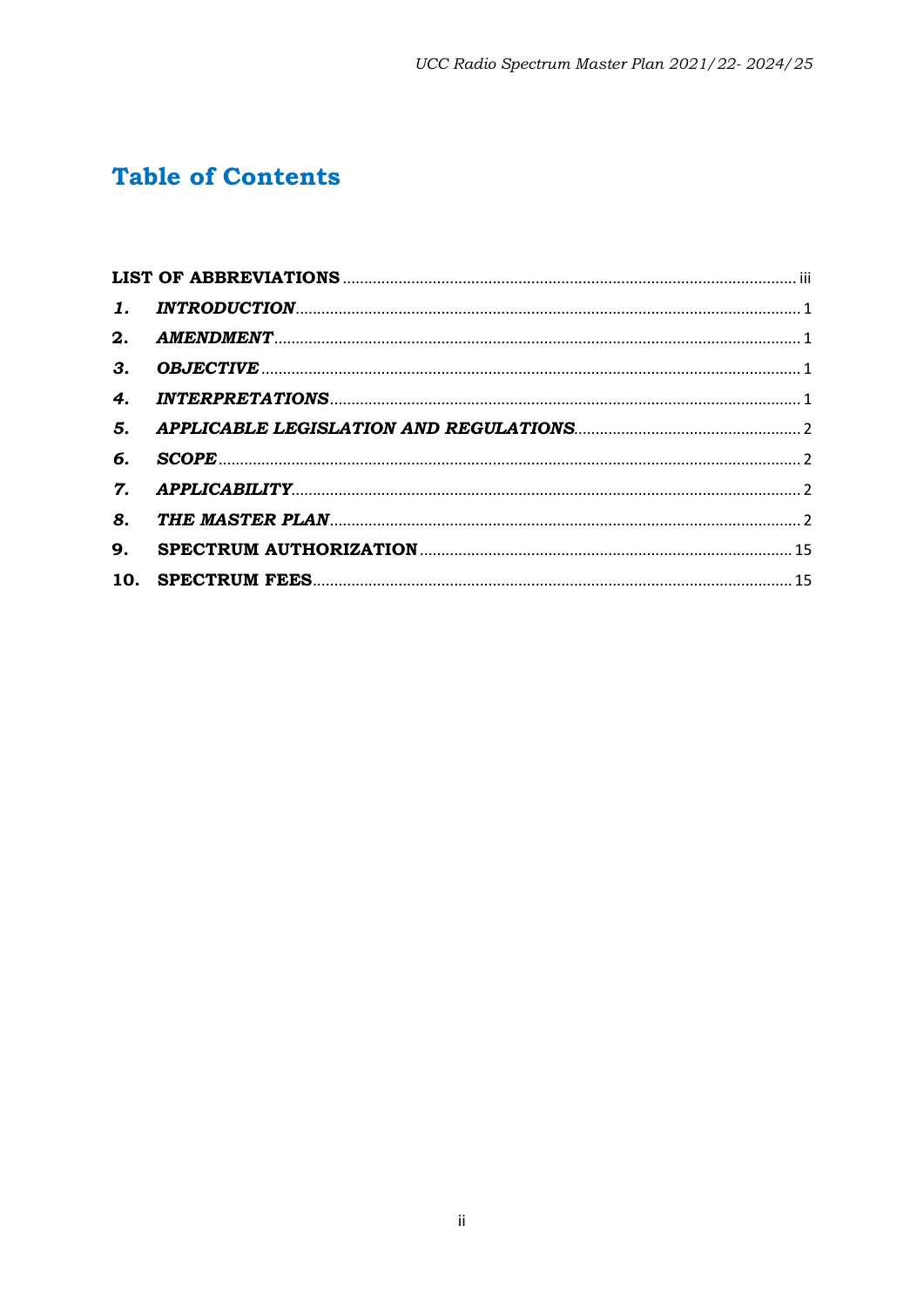# <span id="page-2-0"></span>**LIST OF ABBREVIATIONS**

| 3GPP:    | Third Generation Partnership Project                 |
|----------|------------------------------------------------------|
| ATU:     | Africa Telecommunications Union                      |
| BFWA:    | <b>Broadband Fixed Wireless Access</b>               |
| DAB:     | Digital Audio Broadcasting                           |
| DVB-T:   | Digital Video Broadcasting-Terrestrial               |
| EIRP:    | <b>Effective Isotropic Radiated Power</b>            |
| FWA:     | <b>Fixed Wireless Access</b>                         |
| GE84:    | Geneva 1984                                          |
| HAPS:    | High Altitude Platform Stations                      |
| HIBS:    | High-altitude platform stations as IMT base stations |
| IEEE:    | Institute of Electrical and Electronics Engineers    |
| IMT:     | International Mobile Telecommunications              |
| IoT:     | Internet of Thing                                    |
| ISM:     | <b>Industry Science and Medical</b>                  |
| ISP:     | <b>Internet Service Provider</b>                     |
| ITU:     | International Telecommunications Union               |
| LAN:     | Local Area Networks                                  |
| LTE:     | Long Term Evolution                                  |
| $M2M$ :  | Machine to Machine                                   |
| NBP:     | National Broadband Policy                            |
| NB-IoT:  | Narrow Band Internet of Things                       |
| $NR-U$ : | New Radio (5G) in Unlicensed Bands                   |
| NTFA:    | National Table of Frequency Allocation               |
| PPDR:    | Public Protection and Disaster Relief                |
| QoS:     | Quality of Service                                   |
| RLAN:    | Radio Local Area Networks                            |
| SRD:     | <b>Short Range Devices</b>                           |
| UCC:     | Uganda Communications Commission                     |
| UWB:     | Ultra-Wide Band                                      |
| WAN:     | Wide Area Networks                                   |
| WB-IoT:  | Wideband Internet of Things                          |
| WRC:     | World Radiocommunications Conference                 |
| WLAN:    | Wireless Local Area Networks                         |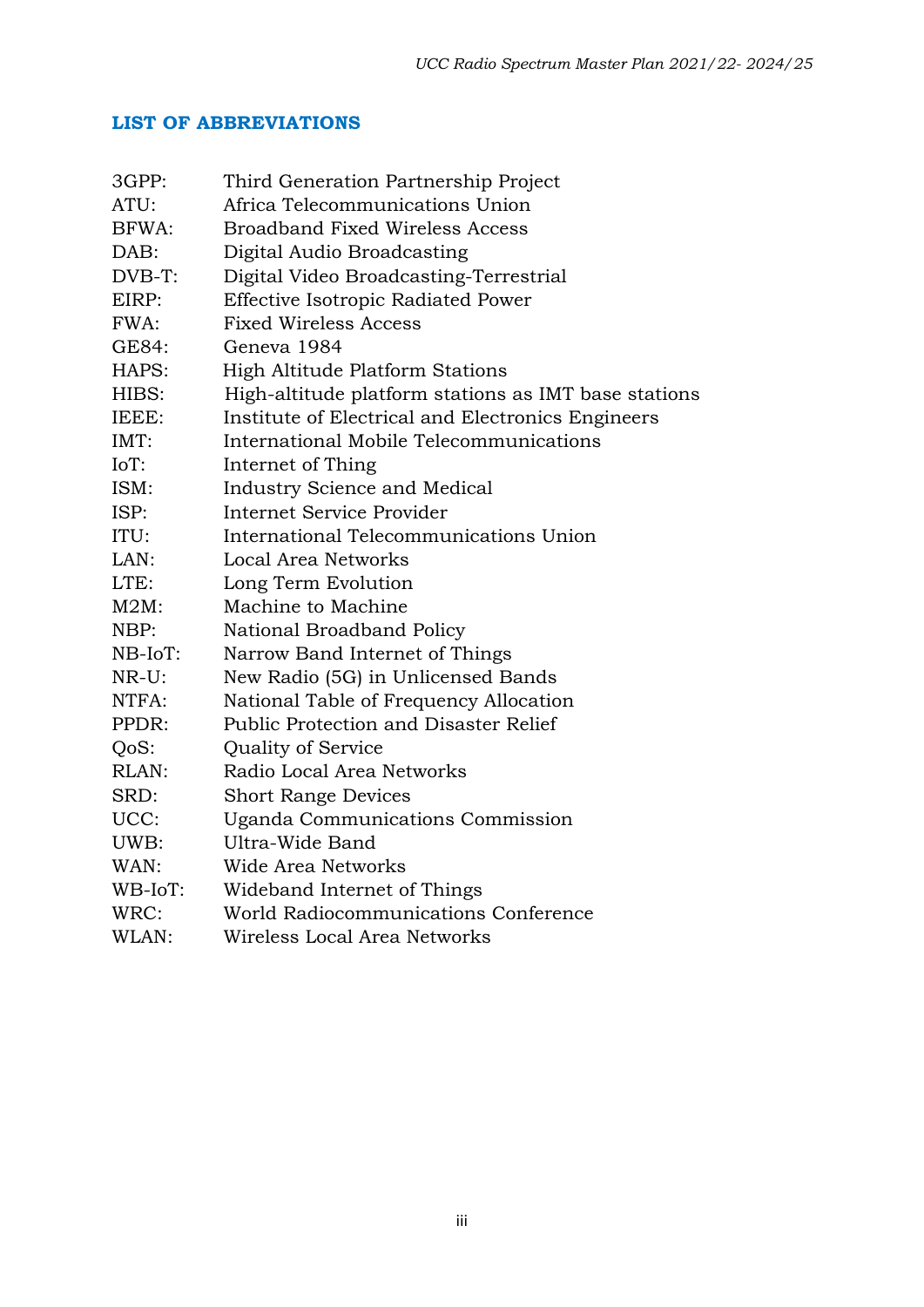#### <span id="page-3-0"></span>*1. INTRODUCTION*

Radio spectrum is a unique and finite infrastructure resource to integral all wireless telecommunication systems. Evolution in technology and new use cases has led to the introduction of new wireless services and applications, the convergence of several communication platforms, and high-speed data connections all requiring more spectrum. This has continued to place constraints on the available radio frequency spectrum, thus necessitating a review of existing allocations and identification of new allocations.

Uganda Communications Commission (UCC) has thus developed a five (5) year spectrum Master Plan to, among others, facilitate the availability of radio spectrum to address the needs of spectrum users and unlock the potential of radiocommunications in the transformation of Uganda into a digital society. These aspirations are in line with the Uganda Vision 2040, the third National Development Plan, and the National Broadband Policy (NBP) 2018.

The authority to develop this radio spectrum Master Plan is derived from among others, Sections 5(1)(c) and 25 of the Uganda Communications Act, 2013 (the "Act 2013"), the Uganda Communications (Licensing) Regulations concerning radio communication services and installation and operation of radio communications services' equipment.

#### <span id="page-3-1"></span>**2.** *AMENDMENT*

This Master Plan shall be subjected to review during the period 2021/22 to 2025/26 to ensure continued relevance, by inclusion of any key developments due to the evolution of the communications industry, changes in policies and regulations, as well as emergent international best practices.

#### <span id="page-3-2"></span>*3. OBJECTIVE*

The objectives of this radio spectrum Master Plan are to;

- *i)* promote certainty and encourage investment through the anticipation and interventions to meet the needs of spectrum users;
- *ii)* facilitate national stakeholders by ensuring that spectrum management decisions respond to market demands;
- *iii)* proactively seek opportunities to optimize the benefit of spectrum for its users, maximizing its value to society.

#### <span id="page-3-3"></span>*4. INTERPRETATIONS*

The terminologies used in this radio spectrum Master Plan shall carry the interpretation of the Act 2013 and regulations issued thereunder unless otherwise defined below.

"*ESIMS*" means Earth Stations in Motion (under satellite service);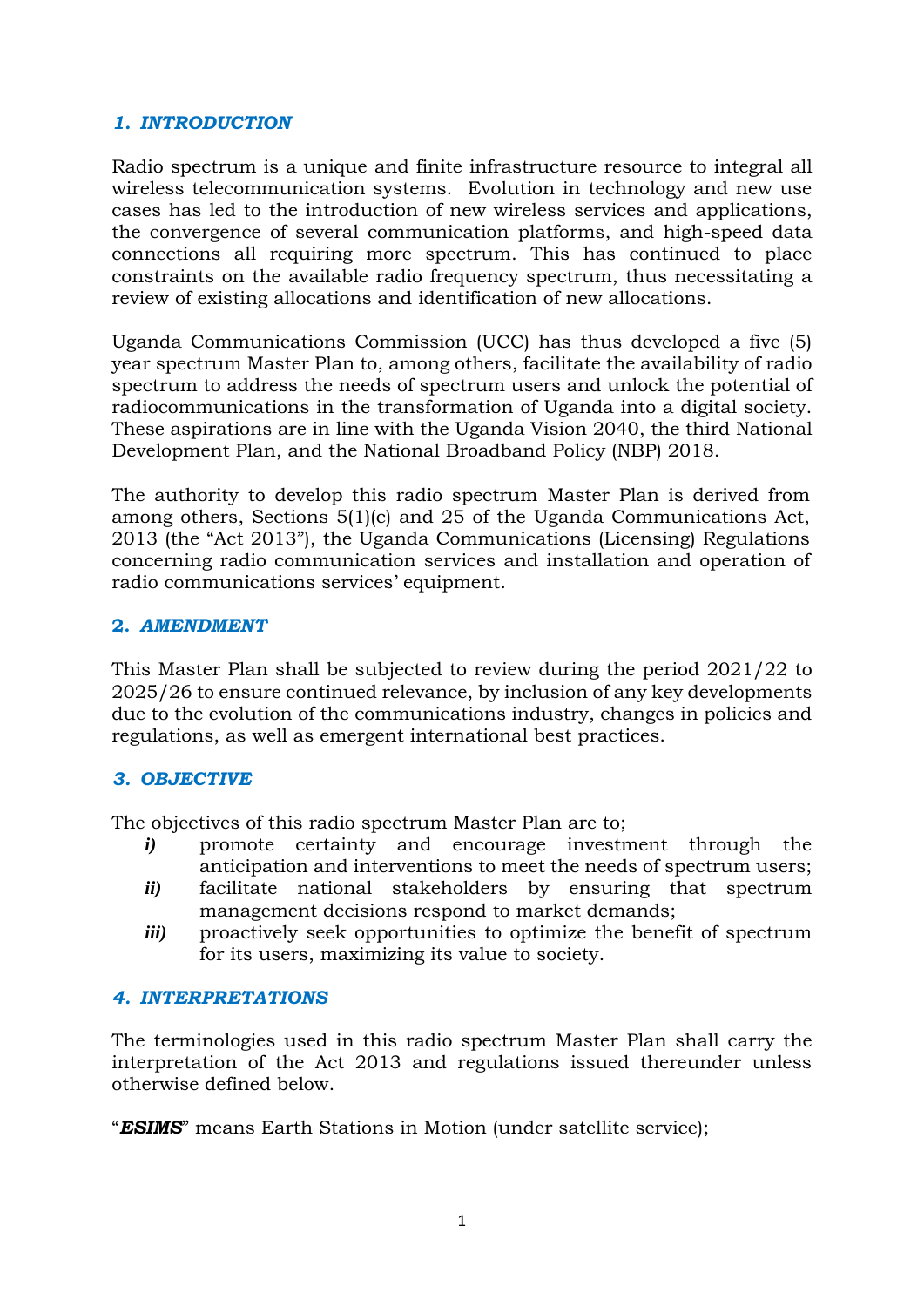- "*IoT*" The Internet of Things (IoT) refers to a system of interrelated, computing devices and internet-connected objects that are able to collect and transfer data over a network without human interaction.
- *"IMT2020"* International Mobile Telecommunication 2020 (and beyond);
- "*M2M"* Means Machine to Machine, that is, communication among machines without (or limited) human interventions.

#### <span id="page-4-0"></span>*5. APPLICABLE LEGISLATION AND REGULATIONS*

This spectrum masterplan shall be implemented subject to the relevant provisions of the following;

- *i)* the Uganda Communications Act 2013.
- *ii)* the UCC Radio Spectrum Planning Framework 2019,
- *iii)* the UCC Radio Spectrum Authorisation Framework 2019,
- *iv)* the UCC Spectrum management guidelines in force,
- *v)* directives issued by the Commission

#### <span id="page-4-1"></span>*6. SCOPE*

The Master Plan is developed in respect to section 25 of the Act 2013, highlighting the areas of focus for UCC in the period  $2021/22 - 2025/26$  to address the radio frequency spectrum demands during the period.

#### <span id="page-4-2"></span>*7. APPLICABILITY*

The Master Plan applies to all spectrum as allocated in the National Table of Frequency Allocation (NTFA).

#### <span id="page-4-3"></span>*8. THE MASTER PLAN*

#### **8.1 Sector status review**

Over the years, UCC has allocated radio frequency spectrum in the Low, and Medium radio frequency spectrum bands (see figure 1 below) to support various categories of communication services requirements under both licensed<sup>1</sup> and unlicensed<sup>2</sup> frameworks.

 $1$  Requiring prior authorisation that grants permission to access and utilize specified radio frequency spectrum resources

<sup>&</sup>lt;sup>2</sup> Group or class authorisation granting any person permission to access and utilize particular` radio frequency spectrum subject to complying with the specified technical conditions.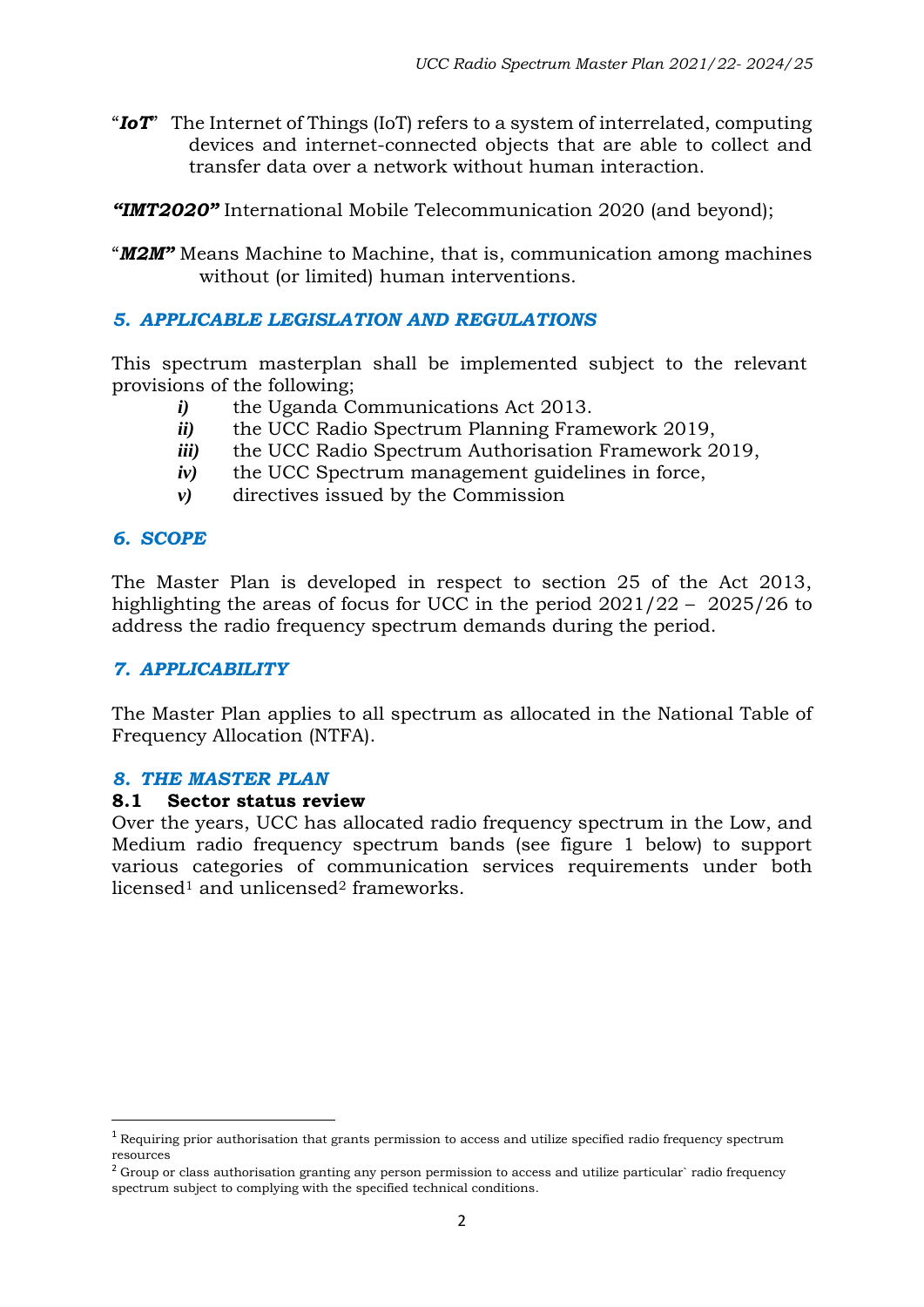

*Figure 1: spectrum allocated and authorized for commercial use*

Within this Master Plan's cycle and in alignment with regional and international best practices, UCC will continue repurposing spectrum in this range and also consider radio frequency spectrum in bands higher than 6GHz (high bands) to ably meet the noted demand.

# **8.2 Spectrum uses**

In addressing requirements for different spectrum uses, UCC has taken into consideration existing and emerging technologies, regional and international industrial developments/trends that have notably driven the demand for radio frequency spectrum, and the demand as established from consultations with the different stakeholders.

### **8.2.1 Wireless (fixed and mobile) broadband, including 5G**

There are several emerging wireless technologies including but not limited to 5G, wide local area networks (WLAN), low power wide area networks (LPWAN) with many overlaps and correlations between these and their use cases. Many more are envisaged to be enabled by the 5G cellular systems, as either proprietary or open standards. International mobile technologies - IMT2020 including 4G, 5G & 6G cellular technologies, vehicle to vehicle (V2V) wireless, wireless sensing, network slicing, Bluetooth & Wi-Fi, high altitude platform systems (HAPS), Zigbee and Lora technologies are envisaged to be the most significant in the period, hence immensely contributing to the demand for radio frequency spectrum in the next five  $(5)$  years<sup>3</sup>;

To be able to deliver their broadband capabilities, the above technologies including IMT technologies are anticipated to utilize spectrum across three (3) major radio frequency spectrum band categories, namely;

*i)* 'Low-band range', covering spectrum below 1 GHz, much of which has been planned or re-purposed to support mobile broadband services and applications,

<sup>3</sup> Gartner Identifies the Top 10 Wireless Technology Trends for 2019 and Beyond, July 23, 2019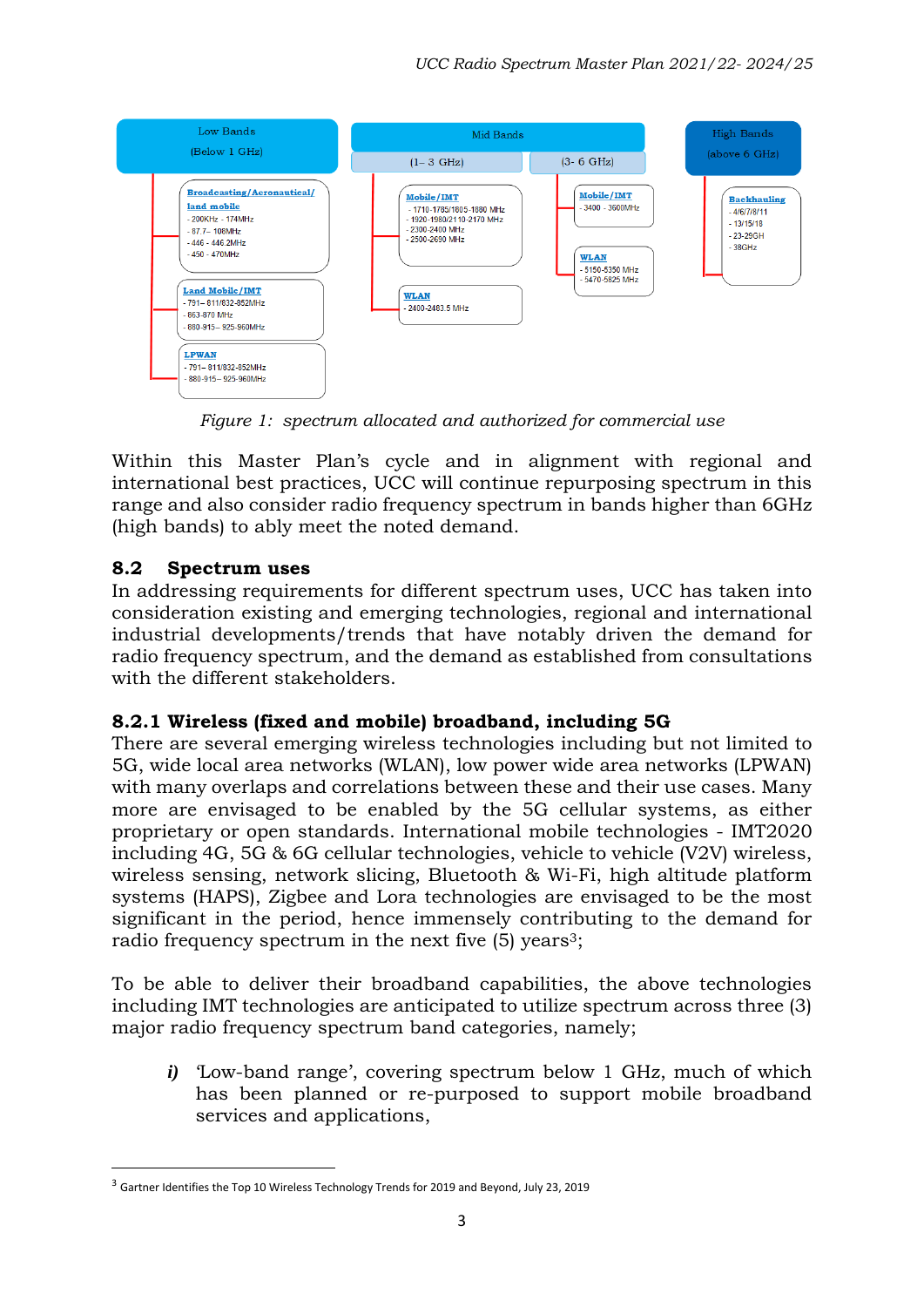- *ii)* 'Mid-band range', covering the spectrum between 1 and 6 GHz, some of which is already used for both mobile and fixed wireless broadband access as shown in figure 1 above,
- *iii)* 'High-band range' covering spectrum ranges above 6 GHz.

In addition to opening new frequency bands (bands previously not used for broadband services), UCC will over the next five (5) years re-farm and review band plans/policies for already assigned spectrum in these ranges with the aim of facilitating the use of such bands to support these technologies including 5G.

Further, UCC envisages that the existing technical frameworks that provide for technology neutrality in bands already repurposed will allow spectrum users (licensees) the flexibility to re-farm such spectrum and adopt new technologies. Where appropriate, UCC will revisit some of these frameworks to facilitate the provision of broadband and adoption of other technologies.

The bands under consideration for the period include the 450MHz, 700MHz (digital dividend 2), and 1880 – 1920MHz band, in the low bands; 2300- 2400MHz, 3300-3600MHz in the mid-band; and the *mm*Waves bands above 24GHz band including the 71/81GHz bands (E-band) and the 57/71GHz band (V-band).

UCC continues to keep abreast with global developments, participate in regional and international studies, and monitor demand in respect of deployments in the 40GHz, 46GHz, and 47GHz bands following their identification for IMT at 2019 World Radio Conference (WRC-19).

# **8.2.2 Private/Industry vertical networks**

Private and/or integrated networks are increasingly becoming more popular despite the increased availability of long-term evolution (LTE) coverage. Private networks referred to are dedicated networks, acting as local area networks (LAN) that provide secured connectivity and meet specific requirements (*throughputs, latency, security and reliability*) within limited geographic areas.

Private networks have traditionally relied mostly on radio spectrum in the 2.4GHz and 5GHz, largely utilized by the Wi-Fi technology. In the wake of the COVID-19 pandemic, Wi-Fi hotspots around the world have been overloaded, and their demand for higher capacity & data speeds has globally increased significantly among the private organization, regulators, manufacturers, and other potential users. This has spurred the incorporation of private 5G networks that offer higher capacity, data speeds, reliability, and security.

These are believed to grow exponentially with the increasing 5G deployments and are expected to support various industry verticals such as automated guided vehicles (AGVs), drones, sensor technology in manufacturing, media,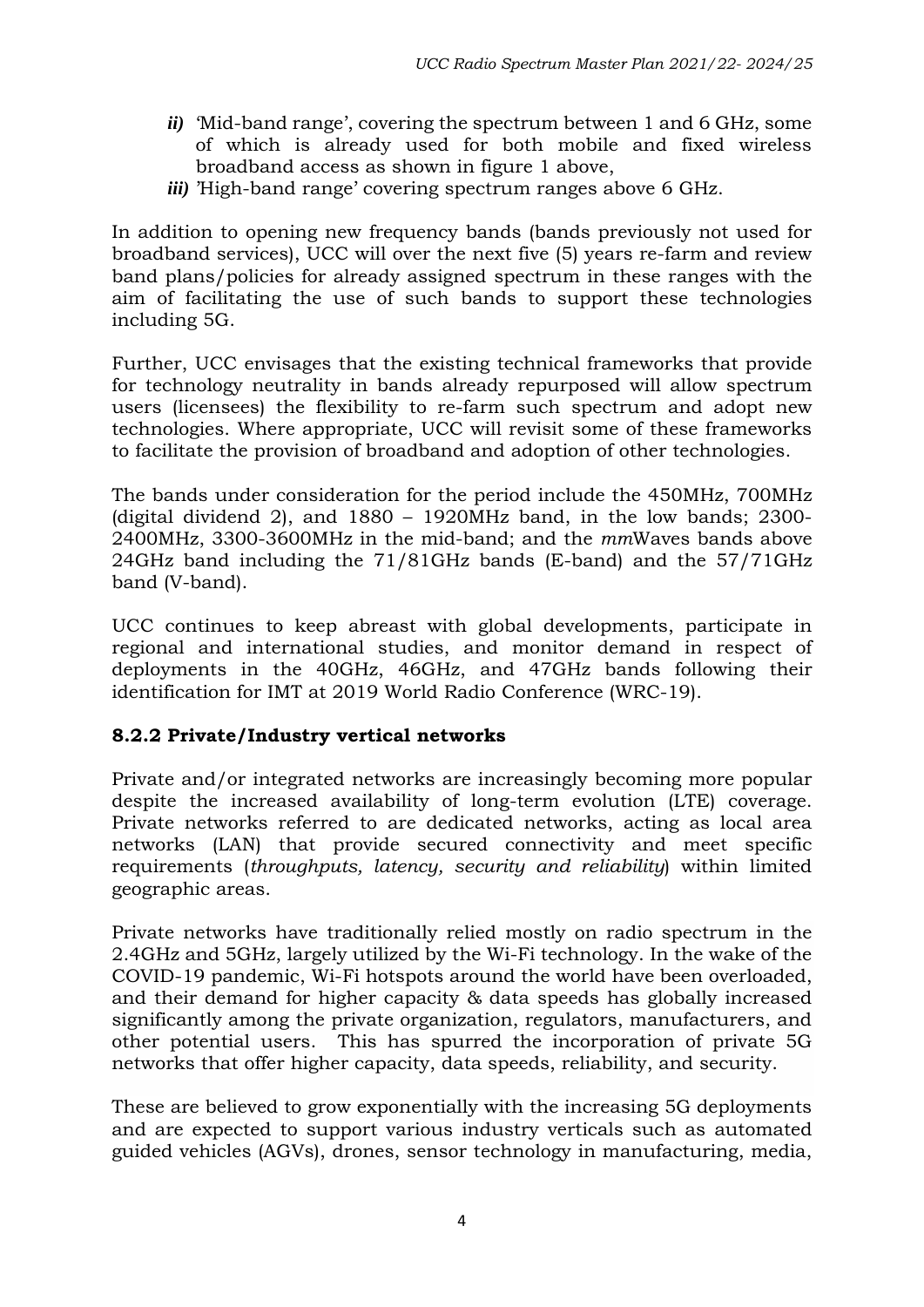energy, eHealth, public safety, heavy machinery automation, robotics, smart cities and homes/communities etc.

With the increasing demand for capacity, a noted limitation of the 2.4GHz and 5GHz bands, these networks have been observed crossing into 5G candidate bands (figure 2 below) that provide diversity in supporting the various verticals' requirements.



(Source: GSMA) Figure 2: 5G spectrum ranges to support private networks

Private 5G networks, deployed either as industrial or cellular internet of things (IoTs) connections, are anticipated to provide the above vertical industries with high-performance networks. These industry verticals have notably increased demand for 5G private networks.

In noting the evolution of the private /vertical industries networks, associated requirements, and the need to support use cases as applicable, UCC;

- *a)* is reviewing the guidelines on the usage of the 2.4GHz and 5GHz bands to among others align with outcomes of the WRC-19, and update the technical and regulatory provisions to support anticipated requirements;
- *b)* shall seek to facilitate the 5G platform to act as local area networks (LAN) providing connectivity within limited geographical areas towards the vertical sectors' private or dedicated networks requirements and growth. In this regard, UCC shall adopt a dual option approach in which;
	- *i.* licensed operators having access to adequate 5G radio frequency spectrum and with wide territorial coverage can build and support such private or dedicated networks,
	- *ii.* unlicensed spectrum (see table 1) can be utilized to deploy 5G private New Radio Unlicensed (NR-U) networks to support the vertical sector requirements.
- *c)* shall consider the adoption of the lower 6GHz band to support WiFi-6;
- *d)* continue following ITU-R WRC-23 studies on Agenda Item 1.2 related to the introduction of IMT in the upper 6GHz (6 425-7 025) MHz band.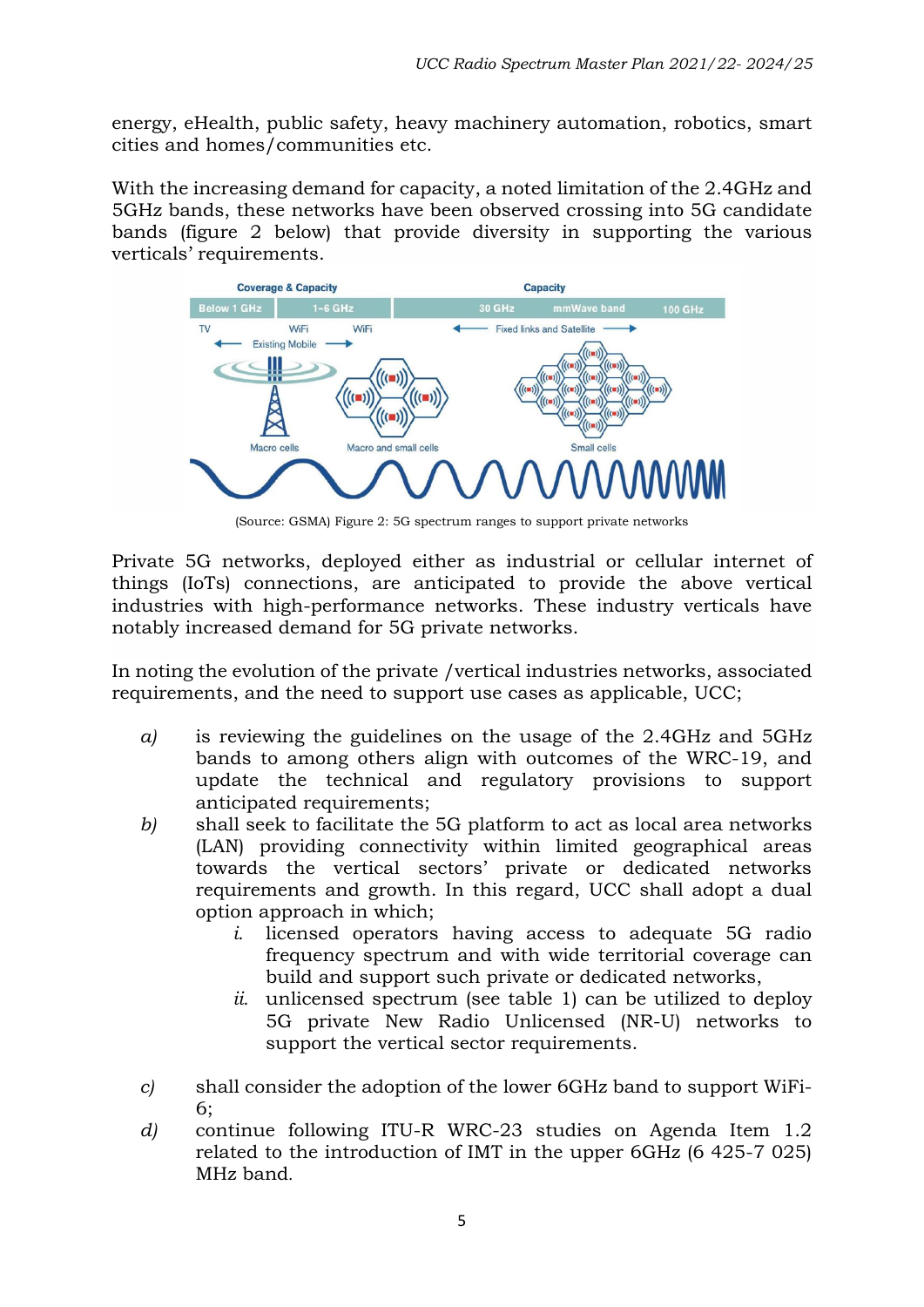

*Figure 3: Approaches to meeting 5G vertical sector demands*

### **8.2.3 Machine-to-Machine (M2M) Communication**

The IoT/machine to machine (M2M) type communications are also anticipated to continue growing exponentially over the next five years. The expeditious global growth of M2M communications is attributed to the increased proliferation and growth of IoTs, that require low power for their efficient operation. M2M communication is increasingly becoming critical to private networks facilitating automation of processes through IoTs that are not restricted to any technology platform, thus making it easier to deploy and run M2M systems.

The current trends though indicate broadband IoT powered by 4G and 5G will overtake 2G and 3G powered IoTs over the next five years (see figure 4 below).



*Figure 4: Cellular IoT connections by segment and technology (billion) (Source: Ericsson outlook)*

In this respect, UCC has observed that devices providing industrial metering, switching, and/or control (including smart infrastructure) are a subset of IoT communication technologies that have seen most substantial deployments in recent years. Such devices require very low data rates and/or very low duty cycles and operate in low-power wide-area networks (LPWAN). Some of the most common Low power technologies are categorized as either proprietary (e.g., LoRa, Sigfox, Ingenu, Symphony), standard cellular (e.g., Narrow-Band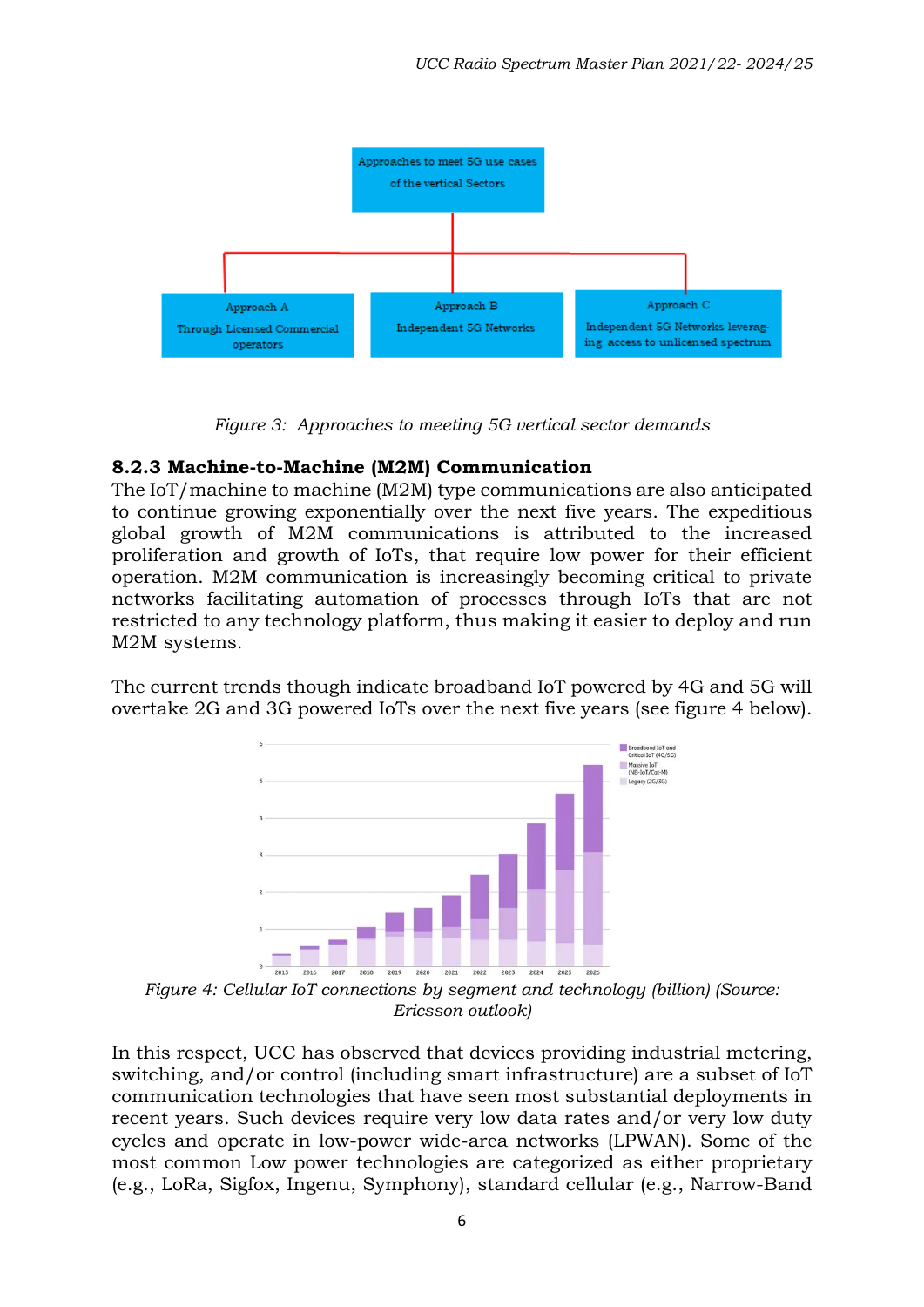(NB)-IoT and LTE-Mobile), and/or many other standards/open protocols such as the IEEE standards (Wi-Fi and Wi-Fi6) operable in the unlicensed spectrum.

Further, it has been noted that given the unique capabilities of satellite systems in terms of their wide coverage, several companies are delivering or pursuing new space-based IoT services, with some enabled through new small-satellite technology.

In preparation and response to the demands attributed to the steadily growing proliferation of M2M applications, powered by either terrestrial IoT networks or space based IoTs, UCC will in the period;

- *i).* review the 2GHz band to make spectrum available to support space based IoTs applications under the NFTA
- *ii).* in line with the development of a conducive regulatory environment to support emerging technologies, UCC is developing a framework for satellite regulation to foster the growth of the satellite industry.
- *iii).* cognizant of IoT/M2M systems requirements the spectrum highlighted in table 1 below shall continue to facilitate both Narrowband and wideband IoT systems as well as industry science and medical (ISM) use requirements over the next five years,
- *iv).* facilitate the adoption of some of the provisions highlighted in the African Telecommunications Union ATU-R recommendation 005-0 on emerging technologies.

| Frequency<br>Band (GHz) | Frequency<br>range<br>(MHz) | Application and Max permissible emission<br>limits (EIRP)                     |
|-------------------------|-----------------------------|-------------------------------------------------------------------------------|
| 2.4GHz                  | $2400 - 2483.5$             | UCC guidelines on the utilization of the 2.4GHz<br>band                       |
|                         | 5150-5250                   |                                                                               |
|                         | 5250-5350                   | UCC guidelines on the utilization of the 5.0GHz                               |
| 5.0GHz                  | 5470-5600                   | band                                                                          |
|                         | 5650-5725                   |                                                                               |
|                         | 5725-5850                   |                                                                               |
| 0.9GHz <sup>4</sup>     | 915-925                     | Frequency hopping & digitally modulated<br>transmitters (maximum power 1Watt) |

**Table 1**: Spectrum to support IoT/M2M operations

### **8.2.4 Satellite Communication technologies**

Satellite technology continues to play a significant role in connecting people especially in the underserved and unserved areas to various communication services. Globally, Satellite communications is undergoing a significant technological innovation and disruption in the provision and delivery of

<sup>4</sup> All operation in this 900MHz band range are subject to neither causing interference nor claiming protection from the incumbent licensed services.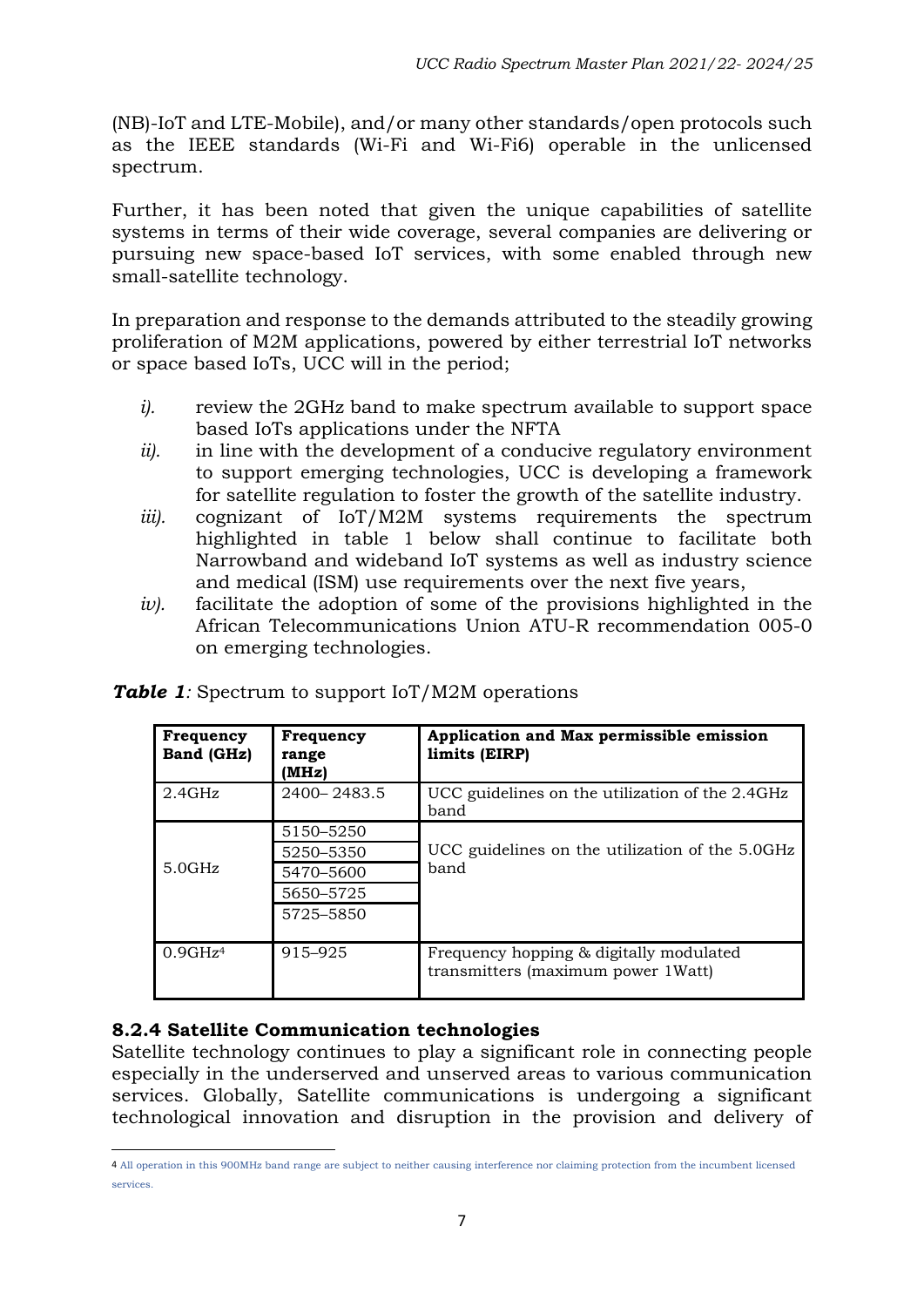communications and other space-based services leading to a compound annual growth rate (CAGR) projection for the period 2021-2026 of 6.9%5, due largely to growth of data communication (see figure 5). This projection is supported by the noted increase in subscriptions and service development to support various requirements including global efforts to fight the COVID-19 pandemic.



*Figure 5: satellite communication market by application, growth projection for the period 2019-2027 (Source Mordor Intelligence)*

The CAGR projection is attributed to two factors, namely;

- *i).* advancement in satellite technology and
- *ii).* increased interest to invest in satellite communications.

These have greatly facilitated the development and deployment of nanosatellites (lightweight  $\leq 10$ Kg) that have gained popularity due to their various capabilities, hence enabling the launching of several constellations and a resultant reduction in the relative cost of connectivity.

UCC has noted that collectively, market and technology changes in respect to satellite communications have led to an increase in local preference of satellite communications to support high throughput systems (HTS) and very high throughput systems (VHTS) of various end-user vertical sectors including but not limited to industry, government, transportation and logistics, media and education (e-learning), especially during the COVID-19 pandemic. These are noted to be driving several spectrum managements challenges, many of which are being addressed, at the international level given the nature of satellite systems.

Further, in support of emerging technologies, satellite communications are envisaged to play an enabling role in the deployment and adoption of 5G in

<sup>5</sup> Source: Global Satellite Communication (SATCOM) Market - Growth, Trends, Forecasts (2021-2026)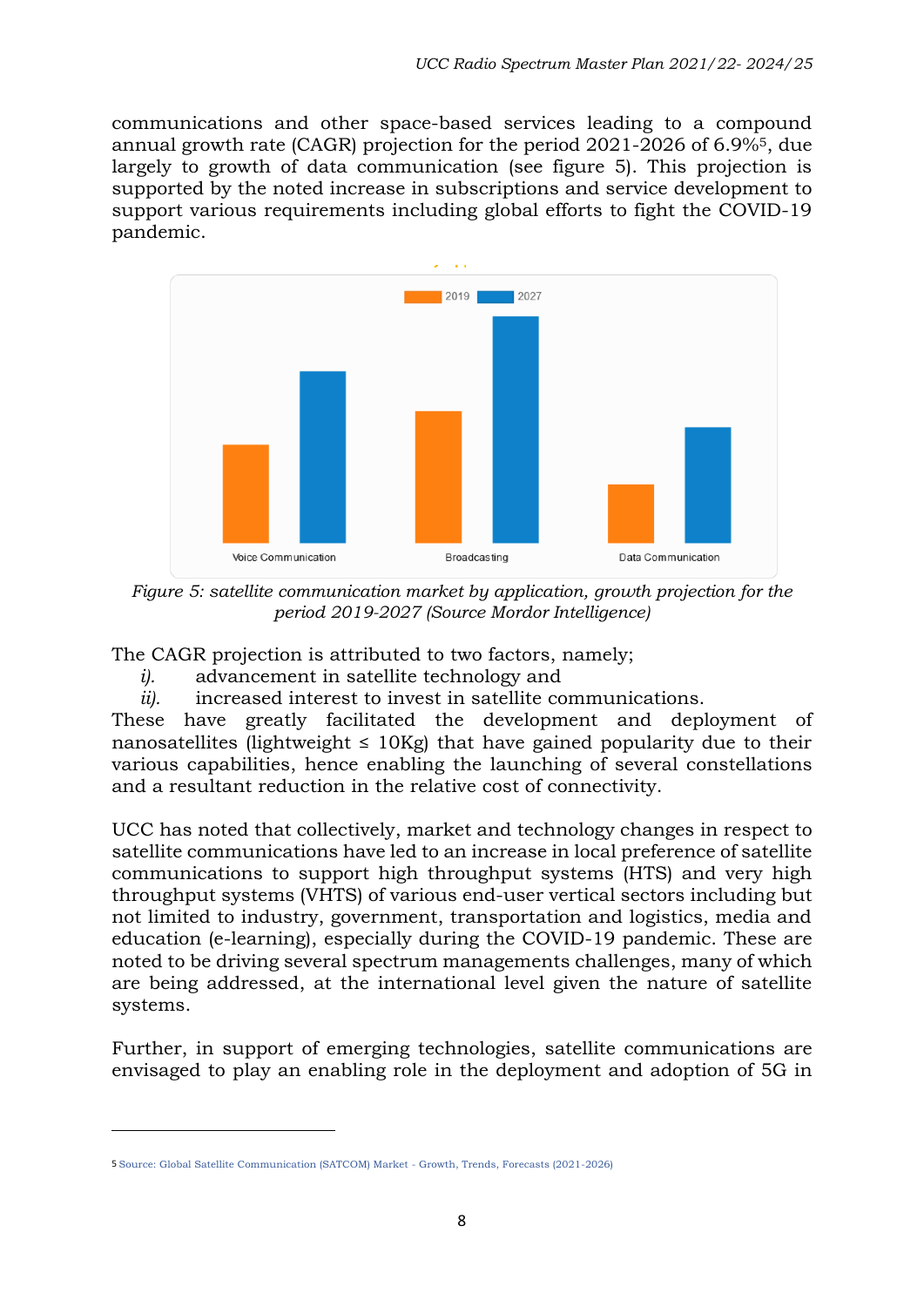ways similar to how they have enabled increased adoption of IoTs by various industries particularly automobile, defense, agriculture and healthcare.

Therefore, in addressing the spectrum demand attributed to the increased utilization of satellite communications as a complement or alternative to terrestrial fixed and mobile networks, UCC in alignment with the ITU-R Resolutions 156 (WRC-15), 559 (WRC-19) and 169 (WRC-19) will;

- *i).* continue monitoring regional and international industry trends in respect to satellite communications to facilitate the development of an enabling regulatory environment and adoption of various WRC outcomes,
- *ii).* develop a framework for satellite communications in Uganda to promote the growth of satellite communication technologies and services in Uganda,
- *iii).* continue to work collaboratively with other government agencies and ministries associated with development of satellite services in Uganda and support the National Space agency project being pioneered by the Ministry of Science Technology and Innovation.

### **8.2.5 Broadcasting services**

Terrestrial sound and television broadcasting remain the most predominant means of mass information dissemination in Uganda and globally. Broadcasting also notably occupies a large share of the satellite communications supported services (figure 5 above). Accordingly, UCC continues to make considerations to facilitate the provision of broadcasting services and shall in the period focus on the interventions highlighted below.

#### *i)* **FM Sound broadcasting**

Despite the limited terrestrial FM sound broadcasting resources allocated under the ITU Geneva 1984 (GE84) Plan in Uganda and elsewhere in Africa, the demand for broadcasting services continues to grow with many regions and markets opting to adopt digital sound/audio broadcasting.

UCC together with other African administrations are undertaking a project to optimize the existing FM band (87.5MHz – 108MHz) with the view of provisioning additional radio frequency channels and coordinating with the neighboring countries as applicable under the ITU framework.

Additionally, UCC is undertaking studies to explore the feasibility of implementing the digital terrestrial television broadcast standard, DVB-T2 for delivery of digital audio broadcasting in Uganda.

In a bid to relieve the strain on the FM band, UCC in collaboration with interested broadcasters in the applicable region, is undertaking a pilot project to establish the feasibility of introducing digital audio broadcasting (DAB or DAB+) in Uganda as an alternative platform for sound broadcasting and other applications that can be supported.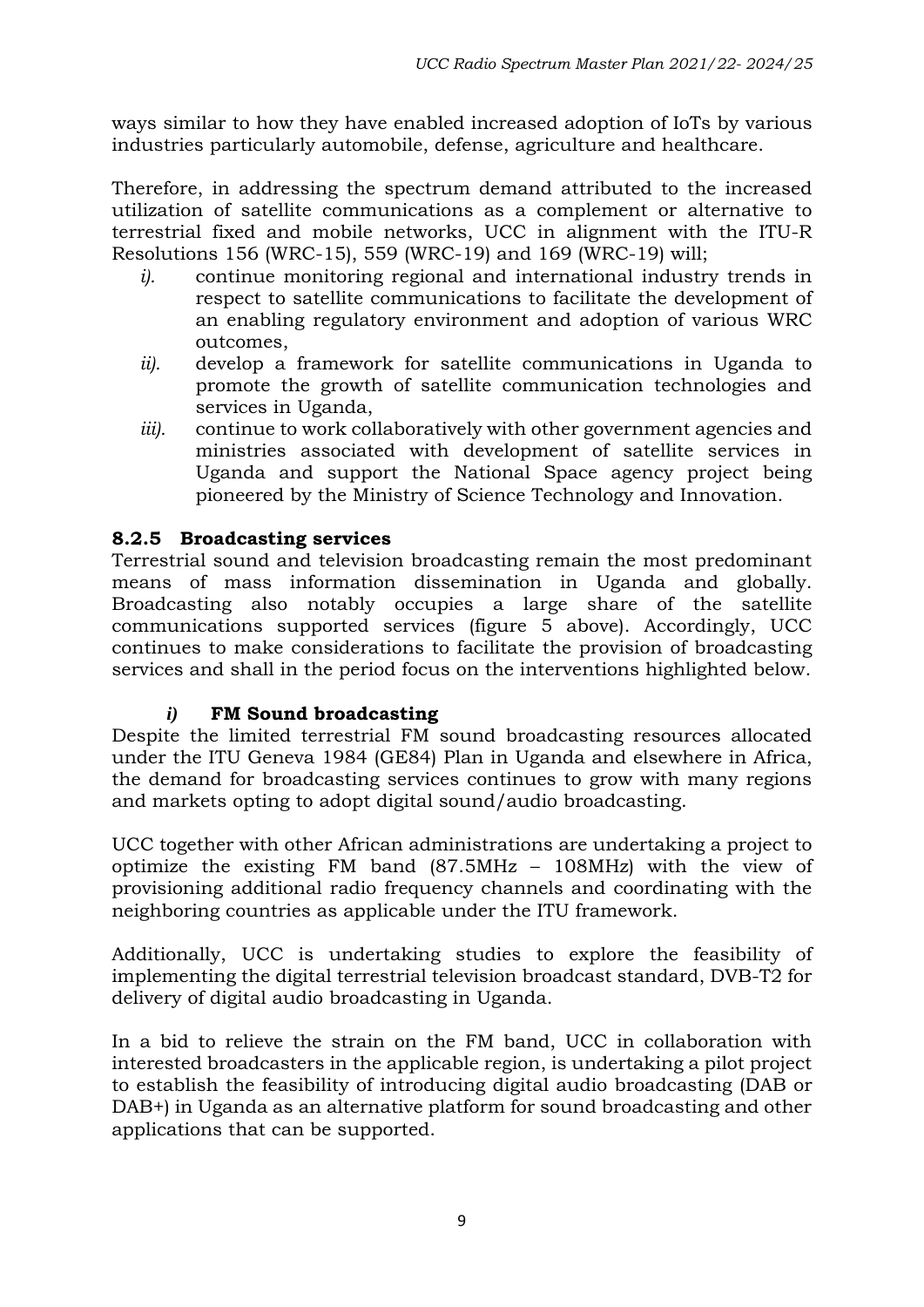# *ii)* **Community radio broadcasting**

The growth in demand for local broadcasting facilities has led to the use of open-air megaphones or other public address systems in violation of existing communications and noise pollution regulation.

UCC is thus developing a framework to facilitate localized community broadcasting under a low-power FM broadcasting spectrum.

## **8.2.6 Spectrum for Government requirements**

UCC has noted an increase in spectrum demand by government (ministries, departments, and agencies) to support various services including but not limited to SMART services, aviation safety, public safety, and national security.

During the period, UCC will continue to consider and plan for such government radio spectrum needs, interests, and requirements in the different frequency ranges. Spectrum to cover interests related to public protection and disaster relief (PPDR) shall be made available on a case-bycase basis, and such use cases shall be made public. Radio spectrum for national security and defense systems shall however not be disclosed.

## **8.2.7 Amateur Radio**

During the COVID-19 pandemic, various communication technologies and/or systems have been utilized to relay information across the globe. Amateur radio continues to be one of these. Amateur services are longstanding users of the radio spectrum, utilizing a wide range of bands across the radio frequency spectrum allocated in the NTFA.

During this planning cycle, UCC will continue to support this category of spectrum users by making available spectrum to support their respective requirements, particularly in line with the outcomes of the WRC-19 as provided under NTFA 2020 footnote 5.169A.

# **8.3 Subject radio frequency bands for the period 2021/22 to 2025/26**

All allocations and subsequent release/availing of the spectrum will be preceded by a preparatory process summarized below.

### **8.3.1 Preparatory process**

### *i).* **Planning**

All radio frequency spectrum planning activities shall be conducted as per the UCC Spectrum Planning Framework 2019, and in alignment with the NFTA. The planning process, summarized into the four (4) principles highlighted in figure (6) below, will be utilized to prepare subject bands considered for the period 2021/22 – 2025/26. Through these stages and in consultation with stakeholders, UCC aims at maximizing the overall public benefit that can be realized from radio frequency spectrum resources. In preparing the bands for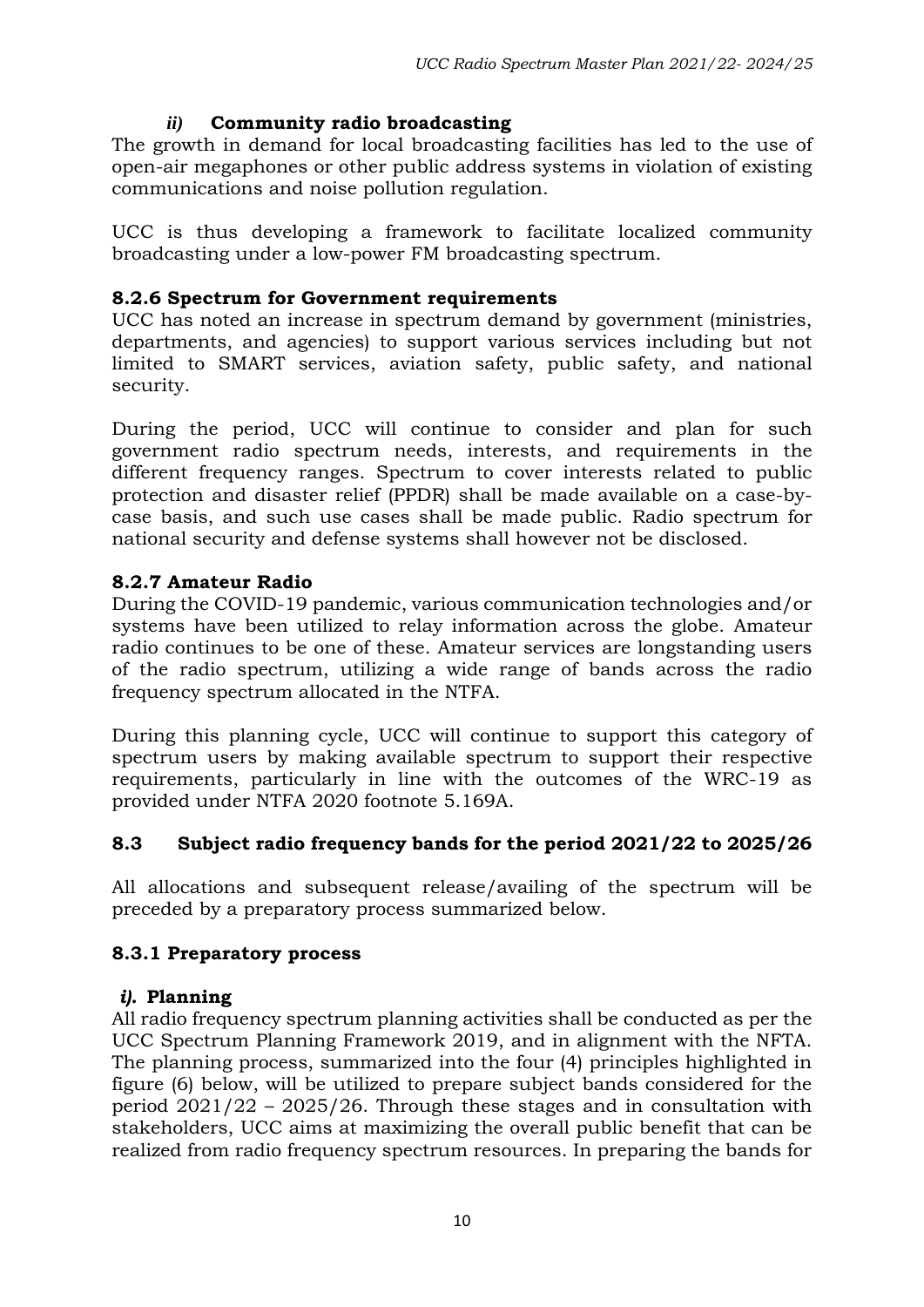the introduction of new services or use, consideration shall be made to ensure the protection and accomodation of existing services and/or applications.



*Figure 6: Summary of principles for spectrum planning processes (ref: UCC spectrum-planning framework, 2019).*

### *ii).* **Towards WRC-2023**

UCC has commenced the implementation of the outcomes of the WRC-19 including but not limited to;

- *a)* updating of the National Table of Frequency Allocation (NTFA), this will be made available to the public,
- *b)* reviewing of the guidelines on the utilization of the 5GHz band,
- *c)* reviewing of the 2.7GHz, 24.25 27.5 GHz, 37–43.5 GHz, 45.5– 47 GHz, 47.2–48.2 and 66–71 GHz bands in preparation for adoption of IMT2020 technologies including 5G;
- *d)* implementing the provisions of Resolution 559, under the ITU frameworks to support satellite communications.

UCC shall continue to coordinate the national preparatory activities and engage in various regional and international activities leading to the WRC-23, participate and contribute to various studies including ITU studies with a special interest in study groups four (SG-4) and five (SG-5). Key studies of interest of the WRC-23 agenda include.

- *a)* Agenda Item 1.1, Resolution 223 (Rev.WRC-19) on the protection of stations of the aeronautical and maritime mobile services located in international airspace and waters from other stations located within national territories affecting footnote 5.441B of the NTFA,
- *b)* Agenda item 1.2, Resolution 245 (WRC-19); on identification of the bands 3 300-3 400 MHz, 3 600-3 800 MHz, 6 425-7 025 MHz, 7 025- 7 125 MHz and 10.0-10.5 GHz for International Mobile Telecommunications;
- *c)* Agenda item 1.5, Resolution 235 (WRC-15) Reviewing the use of spectrum in the frequency band 470-960 MHz in Region 1,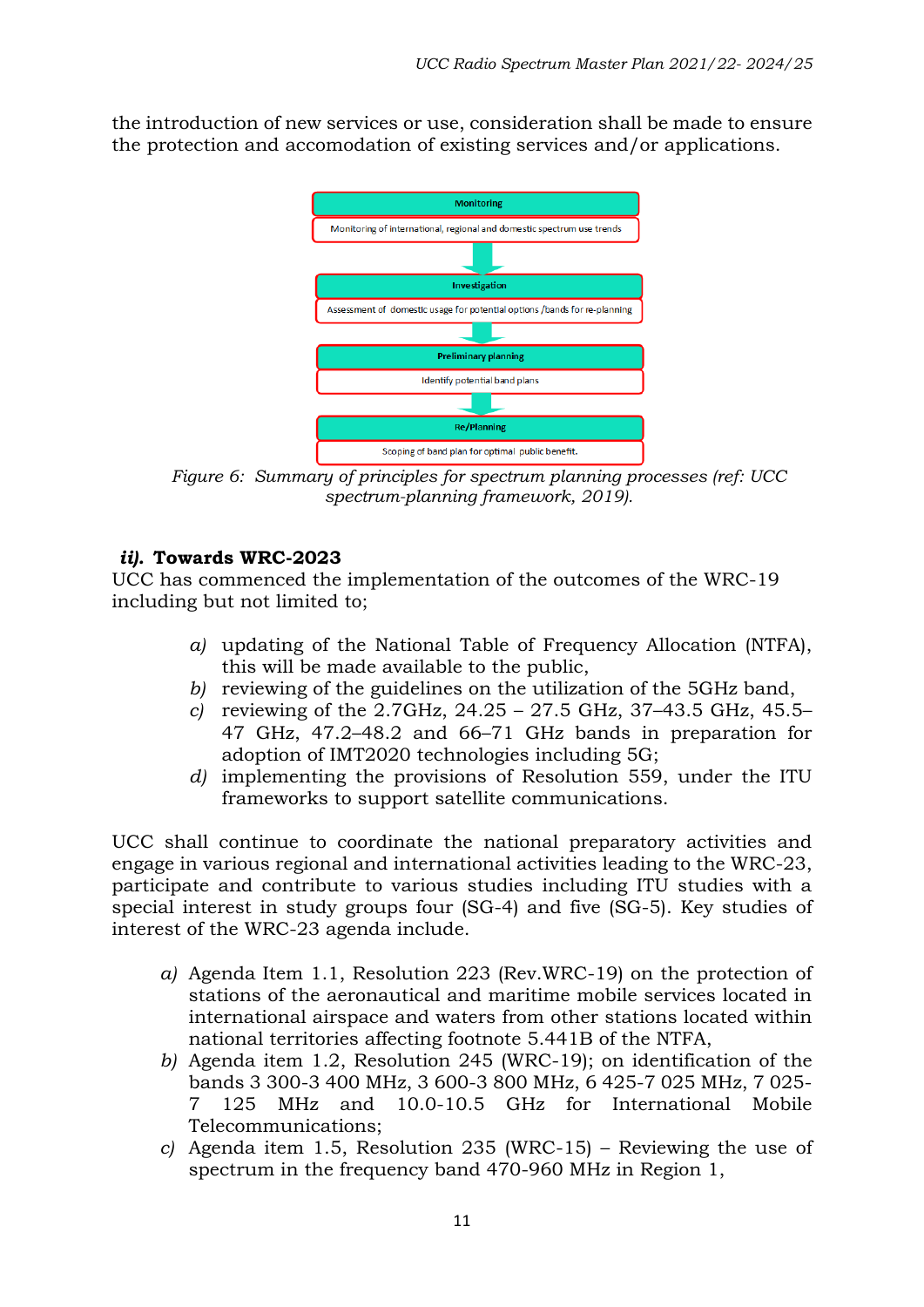- *d)* Agenda item 1.6, Resolution 173 (WRC-19) reviewing the use of the frequency bands 17.7-18.6 GHz and 18.8-19.3 GHz and 19.7-20.2 GHz (space-to-Earth) and 27.5-29.1 GHz and 29.5-30 GHz (Earth-tospace) by earth stations in motion communicating with nongeostationary space stations in the fixed-satellite service;
- *e)* Agenda item 1.4, Resolution 247 (WRC-19), on the use of highaltitude platform stations as IMT base stations (HIBS) in the mobile service in certain frequency bands below 2.7 GHz already identified for IMT, on a global or regional level.

### **8.3.2 Spectrum Release Scheduling**

Table-2 below summarizes the subject radio frequency spectrum releases for public and commercial use as well as the respective release schedules;

#### **Note:**

For scheduling purposes, in table 2 below;

- *a*) quarter 1 (Q1) shall imply the period  $1<sup>st</sup>$  January 31<sup>st</sup> March,
- *b*) quarter 2 (Q2) shall imply the period  $1<sup>st</sup>$  April 30<sup>th</sup> June,
- *c)* quarter 3 (Q3) shall imply the period  $1<sup>st</sup>$  July 30<sup>th</sup> September,
- *d)* quarter 4 (Q4) shall imply the period 1st October 31st December.

| <b>Table 2:</b> Schedule for review and opening up of subject bands |                    |                |
|---------------------------------------------------------------------|--------------------|----------------|
| ty band                                                             | Proposed period in | Planned action |

| <b>Priority band</b>                                                       | Proposed period in<br>which invitations to<br>apply (ITA) notice shall<br>be published. | <b>Planned action</b>                                                                                                                                                                                                                                   |
|----------------------------------------------------------------------------|-----------------------------------------------------------------------------------------|---------------------------------------------------------------------------------------------------------------------------------------------------------------------------------------------------------------------------------------------------------|
| 450 (350-470<br>MHz)                                                       | Q2 2022                                                                                 | - Re-farm the band for the introduction of<br>IMT and fixed wireless access (FWA)<br>systems.<br>Adopt and implement a new band<br>policy.                                                                                                              |
| 3.3 GHz (3300-<br>3400 MHz)                                                | Q1 2022                                                                                 | monitoring<br>regional<br>- Continue<br>and<br>international<br>industrial<br>development<br>relating to the use of the band for IMT<br>Defragmentation of the band<br>and<br>development of new band policy,<br>Adoption of the 3.3GHz new band policy |
| 3600-3800 MHz,<br>6425-7025 MHz,<br>7025-7125 MHz<br>and.<br>10.0-10.5 GHz | Q3 - 2024                                                                               | monitoring<br>Continue<br>regional<br>and<br>international industry developments<br>relating to the use of the bands;<br>(Bands being studied under WRC-23<br>Agenda Item 1.2)                                                                          |
| 4.2 GHz (3800-<br>4200 MHz)                                                | Q3 - 2024                                                                               | Continue monitoring regional and<br>international industry developments<br>relating to the use of the bands.                                                                                                                                            |
| 4.5 GHz (4400-<br>4500 MHz)<br>4.8GHz (4800-<br>4990MHz)                   | Q4 - 2024                                                                               | Continue monitoring regional and<br>international industry developments<br>relating to the use of the bands.<br>(4800–4990MHz Band is being studied<br>under WRC-23 agenda item 1.1)                                                                    |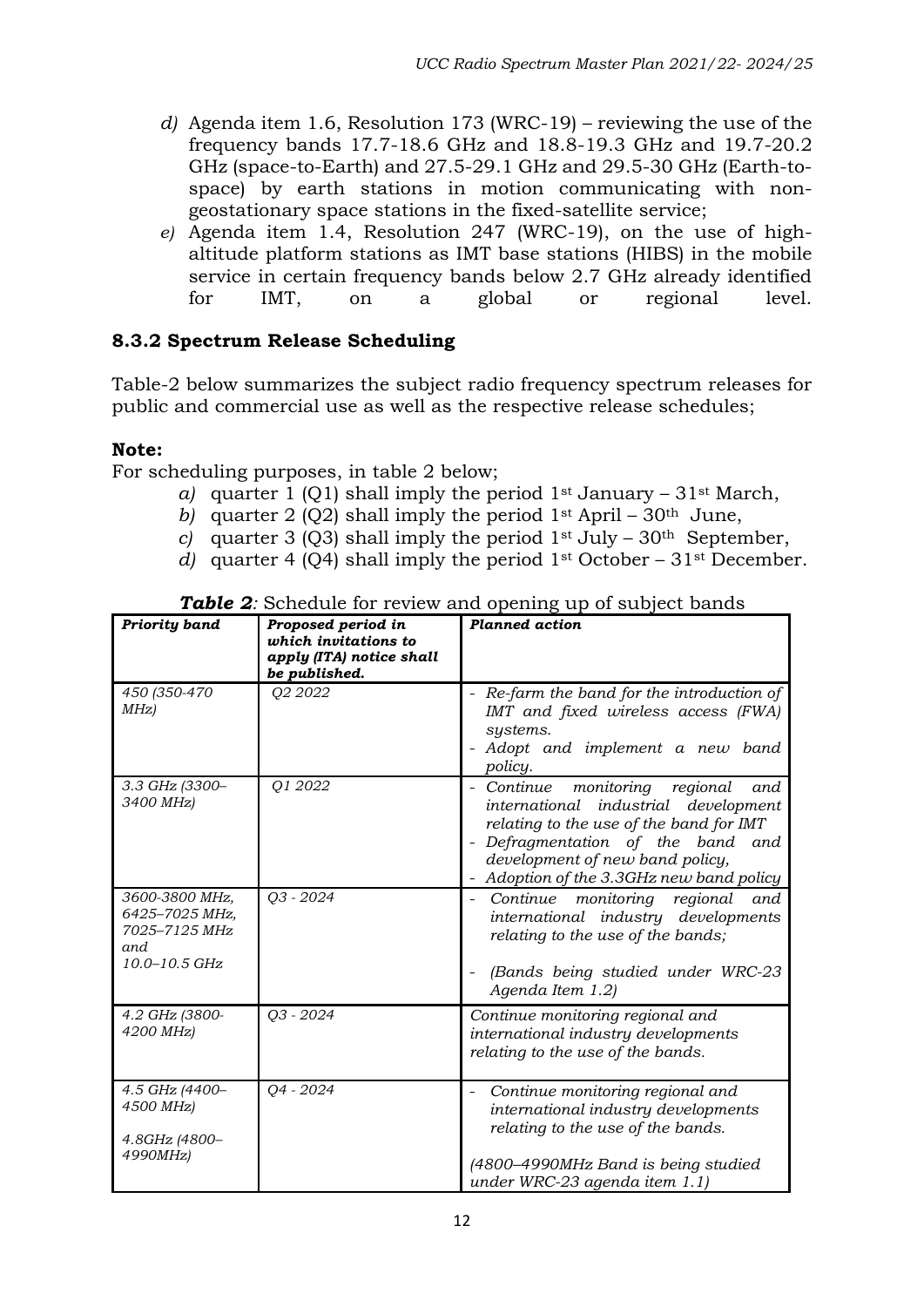| 26 GHz (24.25 -<br>27.5 GHz)                         | $Q2 - 2023$ | Continue following regional and<br>international industry developments<br>relating to the use of the bands,<br>Review the band for the adoption of                    |
|------------------------------------------------------|-------------|-----------------------------------------------------------------------------------------------------------------------------------------------------------------------|
|                                                      |             | IMT, including 5G following WRC-19<br>outcomes                                                                                                                        |
| 31-36 GHZ                                            | $Q2 - 2023$ | - Review band for the feasibility of<br>introducing Fixed service (FS)<br>(Microwave backhauling).                                                                    |
| 57 - 66 GHz (V-<br>band/mm Wave)                     | Q4 - 2022   | Adoption and implementation of the<br>57-66GHz (V-band) band policy for<br>FWAS to support 5G (NR-U) private<br>and dedicated networks                                |
| $2.0$ GHz<br>(Portion 1800-2170<br>MHz)              | Q4 - 2023   | Review band, develop, and adopt<br>band policy to facilitate the<br>introduction of IMTs in the band (P-<br>LTE) to support rural and private<br>networks             |
| GHz<br>17.7-19.7<br>(space-to-Earth)<br>27.5-29.5GHz | Q4 - 2022   | Continue monitoring regional and<br>international industry developments<br>relating to the use of ESIMs                                                               |
| (Earth-to-space)                                     | Q4 - 2022   | Develop, adopt, and implement<br>technical and regulatory requirements<br>for the operation of ESIMs in the band<br>(following WRC-19 outcomes)                       |
| 5.0GHz                                               | $Q1 - 2022$ | - Adopt and implement revised<br>guidelines on the utilization of the<br>5GHz band following outcomes of<br>WRC-19 in respect to RLANs FWA,<br>BFWA among other uses. |
| 6.0 GHz (5 $925 -$<br>6425)MHz                       | Q4 - 2022   | - Adoption of ATU-R recommendation<br>005-0 on the introduction of Wi-Fi in the<br>low part of the 6GHz band to support<br>5G NR-U                                    |
| 900MHz (880-960<br>MHz)                              | $Q1 - 2022$ | Post new channel arrangement<br>deployment evaluation (consultative)                                                                                                  |
| 700MHz band<br>(Digital Dividend 2<br>spectrum)      | $Q1 - 2022$ | - Adoption of the 700MHz band policy<br>and; Call for applications<br>Invite application for spectrum (public<br>notice)                                              |
| 2100MHz (1920-<br>2170 MHZ)                          | Q4 - 2021   | Adoption and implementation of the<br>new 2100MHz band policy,                                                                                                        |
| $2.3$ GHz (2300 -<br>2400 MHz)                       | Q2 - 2022   | Adoption and implementation of the<br>$\overline{\phantom{m}}$<br>new 2.3GHz band policy,<br>Invite application for spectrum (public<br>notice)                       |
| 3.5 GHz (3400-<br>3600 MHz)                          |             | Adoption and implementation of the<br>new 3.5GHz band policy,<br>Invite application for spectrum (public<br>notice)                                                   |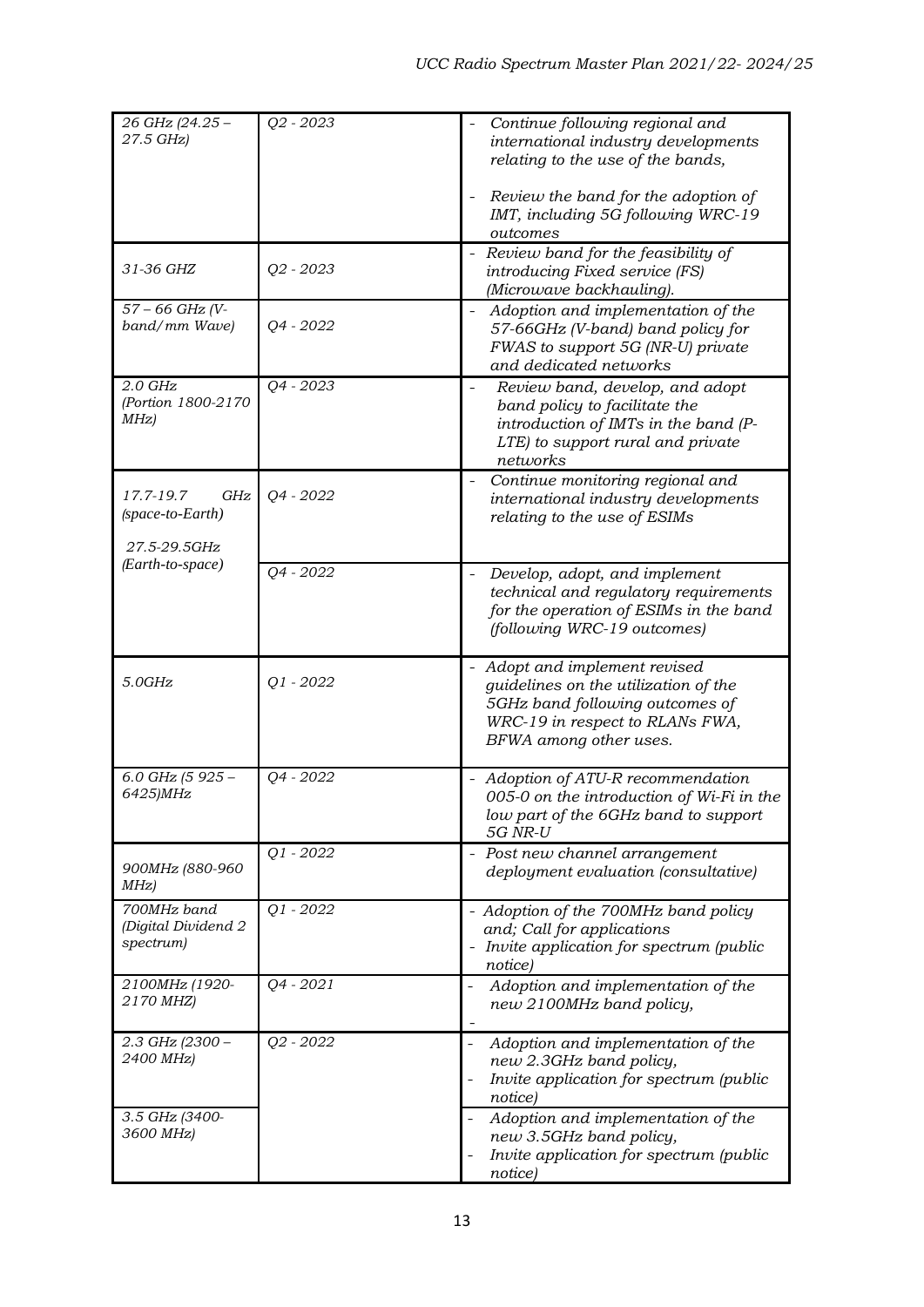| $71 - 76 \text{ GHz}/81 - 1$ Q1 - 2022<br>86 GHz | Adoption and implementation of the<br>$71-76/81-86$ GHz (E-band) band policy<br>Invite application for spectrum (public |
|--------------------------------------------------|-------------------------------------------------------------------------------------------------------------------------|
|                                                  | notice)                                                                                                                 |

| Service/Applications                                                     | <b>Activity particulars</b>                                                                                                                                                                                                                                                                                                                                                                                              | <b>Planned work period</b> |
|--------------------------------------------------------------------------|--------------------------------------------------------------------------------------------------------------------------------------------------------------------------------------------------------------------------------------------------------------------------------------------------------------------------------------------------------------------------------------------------------------------------|----------------------------|
| <b>Broadcasting services</b>                                             | Consultation with<br>stakeholders on the<br>introduction of Digital<br>Audio Broadcasting in the<br>frequency range 174-<br>240MHz,<br>Participate in ITU<br>International and bilateral<br>coordination activities on<br>the optimization of the<br>GE84 Plan under ITU<br>frameworks,<br>Evaluate the utilization of<br>the digital terrestrial<br>television operational<br>frequency band in the<br>range 470-694MHz | Q2 - 2023                  |
| Satellite communications                                                 | Manage the filing and<br>coordination of Uganda's<br>satellite systems either<br>commercial, academic, or<br>experimental small satellite<br>(CubeSats).                                                                                                                                                                                                                                                                 | $Q4 - 2025+$               |
|                                                                          | Develop and consult with<br>stakeholders on the<br>framework for Satellite<br>communications in Uganda.                                                                                                                                                                                                                                                                                                                  | Q4 - 2021                  |
|                                                                          | Manage Uganda's ITU<br>international satellite<br>coordination processes<br>under Resolution 559 (WRC-<br>19).                                                                                                                                                                                                                                                                                                           | Q2 - 2023                  |
| Aeronautical services,<br>National Security and<br>Defense requirements. | Harmonize Aeronautical-<br>Civil aviation, national<br>security, and defense<br>systems radio frequency<br>spectrum requirements to<br>ensure continued support<br>and protection of these<br>critical services.                                                                                                                                                                                                         | $Q1 - 2024$                |

# *Table 3:* Additional Projects